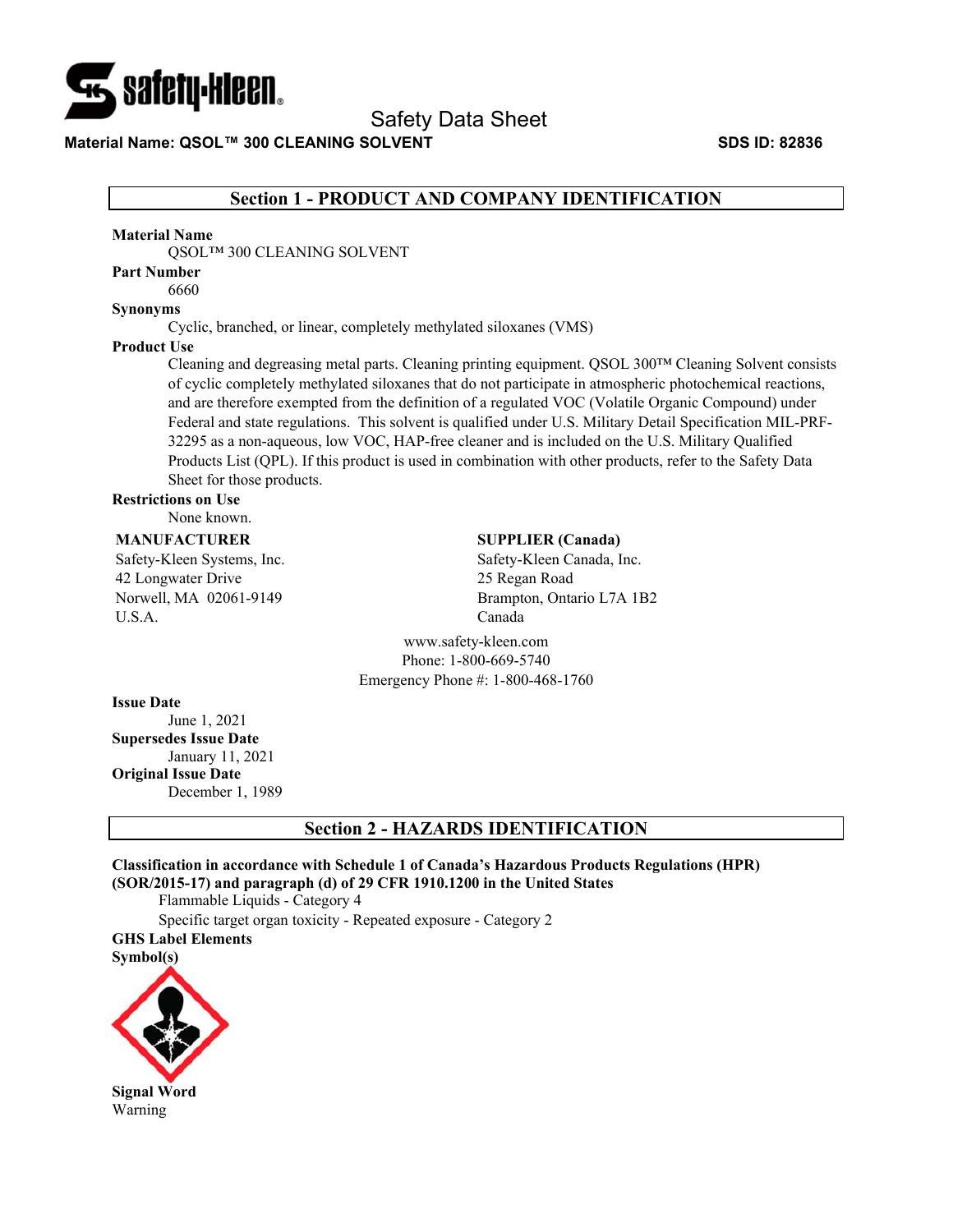## **Material Name: QSOL™ 300 CLEANING SOLVENT SDS ID: 82836**

#### **Hazard Statement(s)**

Combustible liquid.

May cause damage to organs through prolonged or repeated exposure (lungs)

## **Precautionary Statement(s)**

#### **Prevention**

Keep away from heat, hot surfaces, sparks, open flames and other ignition sources. No smoking. Wear protective gloves/protective clothing/eye protection/face protection. Do not breathe dust/fume/gas/mist/vapors/spray.

#### **Response**

In case of fire: Use carbon dioxide, regular foam, dry chemical, water spray, or water fog. Get medical attention if you feel unwell.

#### **Storage**

Store in a well-ventilated place. Keep cool. Do not store above 170°F (76.7°C).

#### **Disposal**

Dispose of contents/container in accordance with local/regional/national/international regulations.

#### **Other hazards**

None known.

## **Section 3 - COMPOSITION / INFORMATION ON INGREDIENTS**

| CAS            | <b>Component Name</b>        | Percent  |
|----------------|------------------------------|----------|
| $541 - 02 - 6$ | Decamethylcyclopentasiloxane | 97.5-100 |
| 69430-24-6     | Cyclosiloxanes, dimethyl-    | $0 - 3$  |

## **Section 4 - FIRST AID MEASURES**

#### **Inhalation**

IF INHALED: Remove victim to fresh air and keep at rest in a position comfortable for breathing. Get medical attention.

## **Skin**

IF ON SKIN: Wash with plenty of soap and water. If skin irritation occurs: Get medical advice/attention. Remove contaminated clothing and wash before use.

#### **Eyes**

IF IN EYES: Rinse cautiously with water for several minutes. Remove contact lenses, if present and easy to do. Continue rinsing. If eye irritation persists, get medical advice/attention.

#### **Ingestion**

IF SWALLOWED: Immediately call a POISON CENTER or doctor/physician.

#### **Most Important Symptoms/Effects**

#### **Acute**

No information on significant adverse effects.

#### **Delayed**

May cause lung damage.

#### **Indication of any immediate medical attention and special treatment needed**

Treat symptomatically and supportively. Treatment may vary with condition of victim and specifics of incident. Call 1-800-468-1760 for additional information.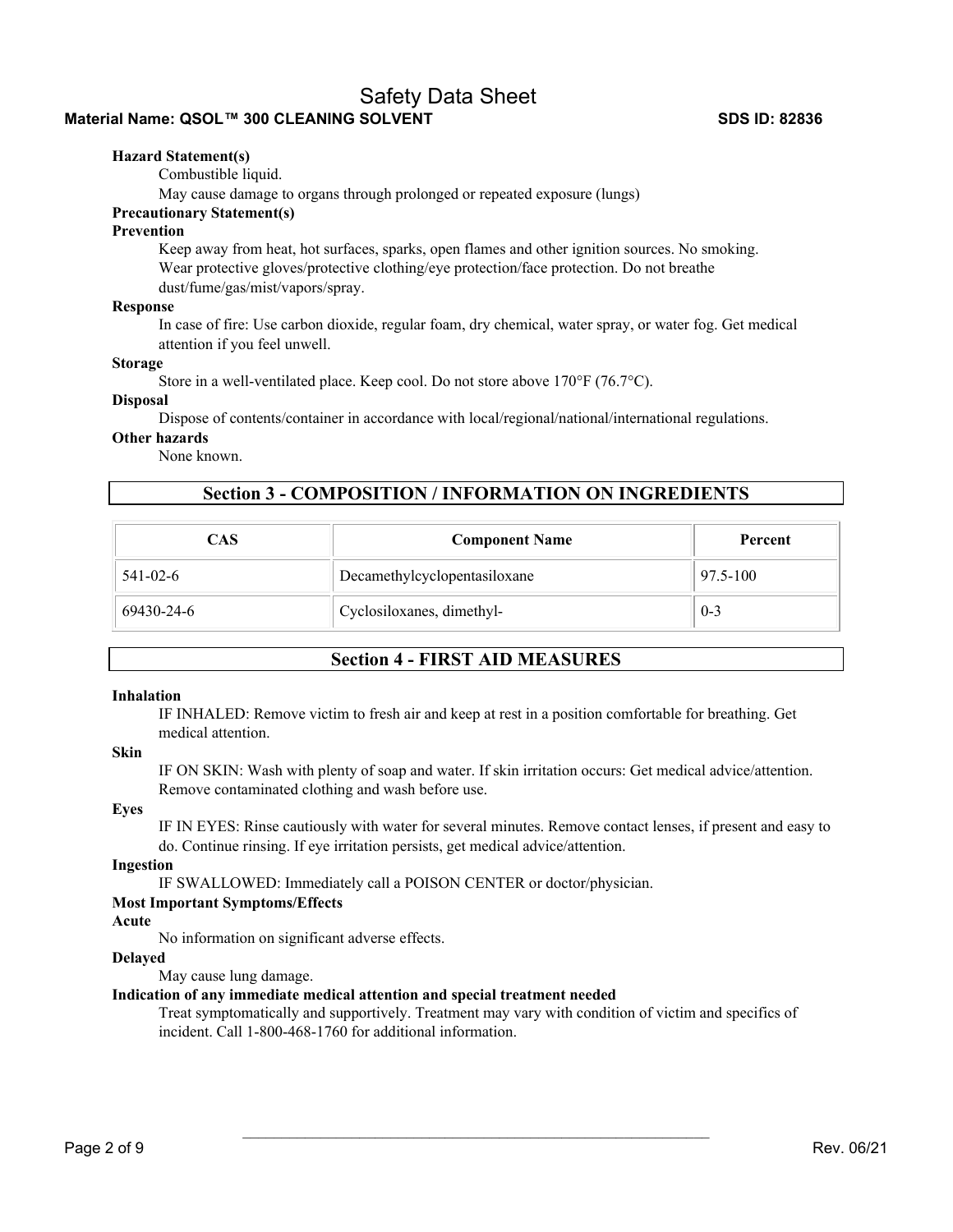## **Section 5 - FIRE FIGHTING MEASURES**

#### **Extinguishing Media**

#### **Suitable Extinguishing Media**

Carbon dioxide, regular foam, dry chemical, water spray, or water fog.

#### **Unsuitable Extinguishing Media**

Do not use high-pressure water streams.

#### **Special Hazards Arising from the Chemical**

Combustible liquid and vapor. Avoid friction, static electricity and sparks. The vapor is heavier than air. Vapors or gases may ignite at distant ignition sources and flash back. Empty containers may contain product residue. Runoff to sewer may cause a fire or explosion hazard.

#### **Hazardous Combustion Products**

Decomposition and combustion materials may be toxic. Burning may produce formaldehyde, silicon dioxide, carbon monoxide and unidentified organic compounds.

#### **Fire Fighting Measures**

Move container from fire area if it can be done without risk. Cool containers with water spray until well after the fire is out. Fight fire from maximum distance or use unmanned hose holders or monitor nozzles. Withdraw immediately in case of rising sound from venting safety device or any discoloration of tanks due to fire. Avoid inhalation of material or combustion by-products. Stay upwind and keep out of low areas. Apply water from a protected location or from a safe distance. Dike for later disposal.

## **Special Protective Equipment and Precautions for Firefighters**

A positive-pressure, self-contained breathing apparatus (SCBA) and full-body protective equipment are required for fire emergencies.

## **Section 6 - ACCIDENTAL RELEASE MEASURES**

#### **Personal Precautions, Protective Equipment and Emergency Procedures**

Wear personal protective clothing and equipment, see Section 8. Avoid release to the environment.

### **Methods and Materials for Containment and Cleaning Up**

Remove all ignition sources. Do not touch or walk through spilled product. Stop leak if you can do it without risk. Wear protective equipment and provide engineering controls as specified in SECTION 8: EXPOSURE CONTROLS/PERSONAL PROTECTION. Isolate hazard area. Keep unnecessary and unprotected personnel from entering. Ventilate area and avoid breathing vapor or mist. A vapor suppressing foam may be used to reduce vapors. Contain spill away from surface water and sewers. Contain spill as a liquid for possible recovery, or sorb with compatible sorbent material and shovel with a clean, sparkproof tool into a sealable container for disposal. Additionally, for large spills: Water spray may reduce vapor, but may not prevent ignition in closed spaces. Dike far ahead of liquid spill for collection and later disposal.

## **Section 7 - HANDLING AND STORAGE**

#### **Precautions for Safe Handling**

Keep away from heat, sparks, or flame. Where flammable mixtures may be present, equipment safe for such locations should be used. Use clean, sparkproof tools and explosion-proof equipment. When transferring product, metal containers, including trucks and tank cars, should be grounded and bonded. Do not breathe vapor or mist. Use in a well ventilated area. Avoid contact with eyes, skin, clothing, shoes. Do not smoke while using this product.

#### **Conditions for Safe Storage, Including any Incompatibilities**

Store in a well-ventilated place. Keep cool.

Keep container tightly closed when not in use and during transport. Store containers below 170°F (76.7°C). Store containers in a cool, dry place. Do not pressurize, cut, weld, braze, solder, drill, or grind containers. Keep containers away from heat, flame, sparks, static electricity, or other sources of ignition. Empty product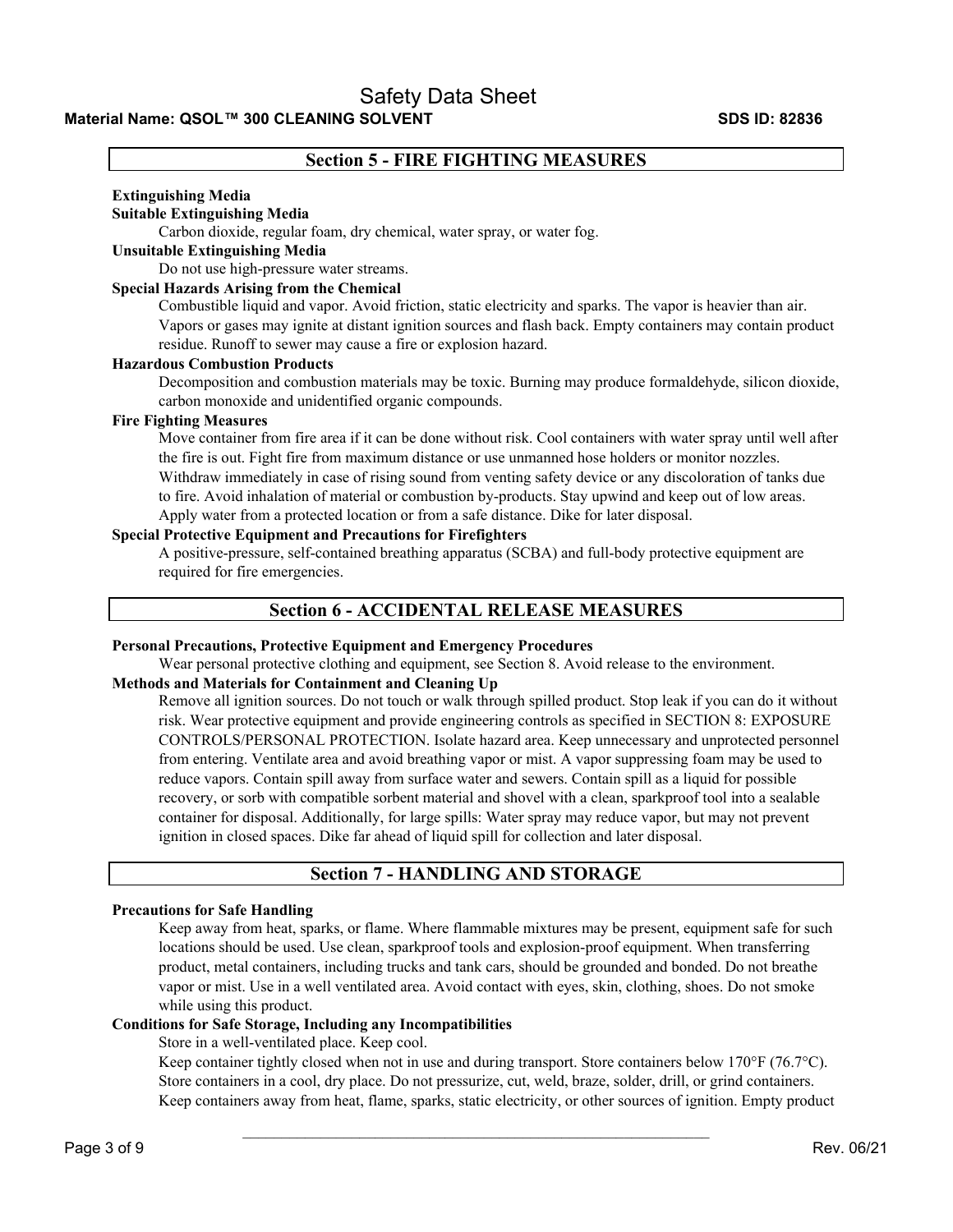## Material Name: QSOL™ 300 CLEANING SOLVENT SDS ID: 82836

containers may retain product residue and can be dangerous. See SECTION 14: TRANSPORTATION INFORMATION for Packing Group information.

#### **Incompatible Materials**

Avoid strong oxidizing materials.

#### **Section 8 - EXPOSURE CONTROLS / PERSONAL PROTECTION**

#### **Component Exposure Limits**

Canada, ACGIH, OSHA, and NIOSH have not developed exposure limits for any of this product's components.

#### **ACGIH - Threshold Limit Values - Biological Exposure Indices (BEI)**

There are no biological limit values for any of this product's components.

#### **Engineering Controls**

Provide adequate local exhaust ventilation. Where adequate general ventilation is unavailable, use process enclosures, local exhaust ventilation, or other engineering controls.

#### **Individual Protection Measures, such as Personal Protective Equipment**

#### **Eye/face protection**

Wear safety glasses. Additional protection like goggles, face shields, or respirators may be needed dependent upon anticipated use and concentrations of vapors or mists. Eye wash fountain and emergency showers are recommended. Contact lens use is not recommended.

#### **Respiratory Protection**

Use NIOSH-certified P- or R- series particulate filter and organic vapor cartridges when concentration of vapor or mist exceeds applicable exposure limits. Protection provided by air purifying respirators is limited. Do not use N-rated respirators. Selection and use of respiratory protective equipment should be in accordance in the USA with OSHA General Industry Standard 29 CFR 1910.134; or in Canada with CSA Standard Z94.4.

#### **Glove Recommendations**

Where skin contact is likely, wear chemical impervious protective gloves; use of natural rubber (latex) or equivalent gloves is not recommended. To avoid prolonged or repeated contact with product where spills and splashes are likely, wear appropriate chemical-resistant faceshield, boots, apron, whole body suits or other protective clothing.

#### **Protective Materials**

Personal protective equipment should be selected based upon the conditions under which this material is used. A hazard assessment of the work area for PPE requirements should be conducted by a qualified professional pursuant to regulatory requirements. The following PPE should be considered the minimum required: Safety glasses, Gloves, and Lab coat or apron.

#### **Section 9 - PHYSICAL AND CHEMICAL PROPERTIES**

| Appearance                 | Clear, colorless<br>liquid          | <b>Physical State</b>            | Liquid           |
|----------------------------|-------------------------------------|----------------------------------|------------------|
| Odor                       | Slight lime odor.                   | Color                            | Clear, colorless |
| <b>Odor Threshold</b>      | Not available                       | pН                               | Not available    |
| <b>Melting Point</b>       | $-38$ °C ( $-36$ °F<br>Approximate) | <b>Boiling Point</b>             | 210 °C (410 °F)  |
| <b>Boiling Point Range</b> | Not available                       | <b>Freezing point</b>            | Not available    |
| <b>Evaporation Rate</b>    | $\leq$ 1 (Butyl acetate =           | <b>Flammability (solid, gas)</b> | Not available    |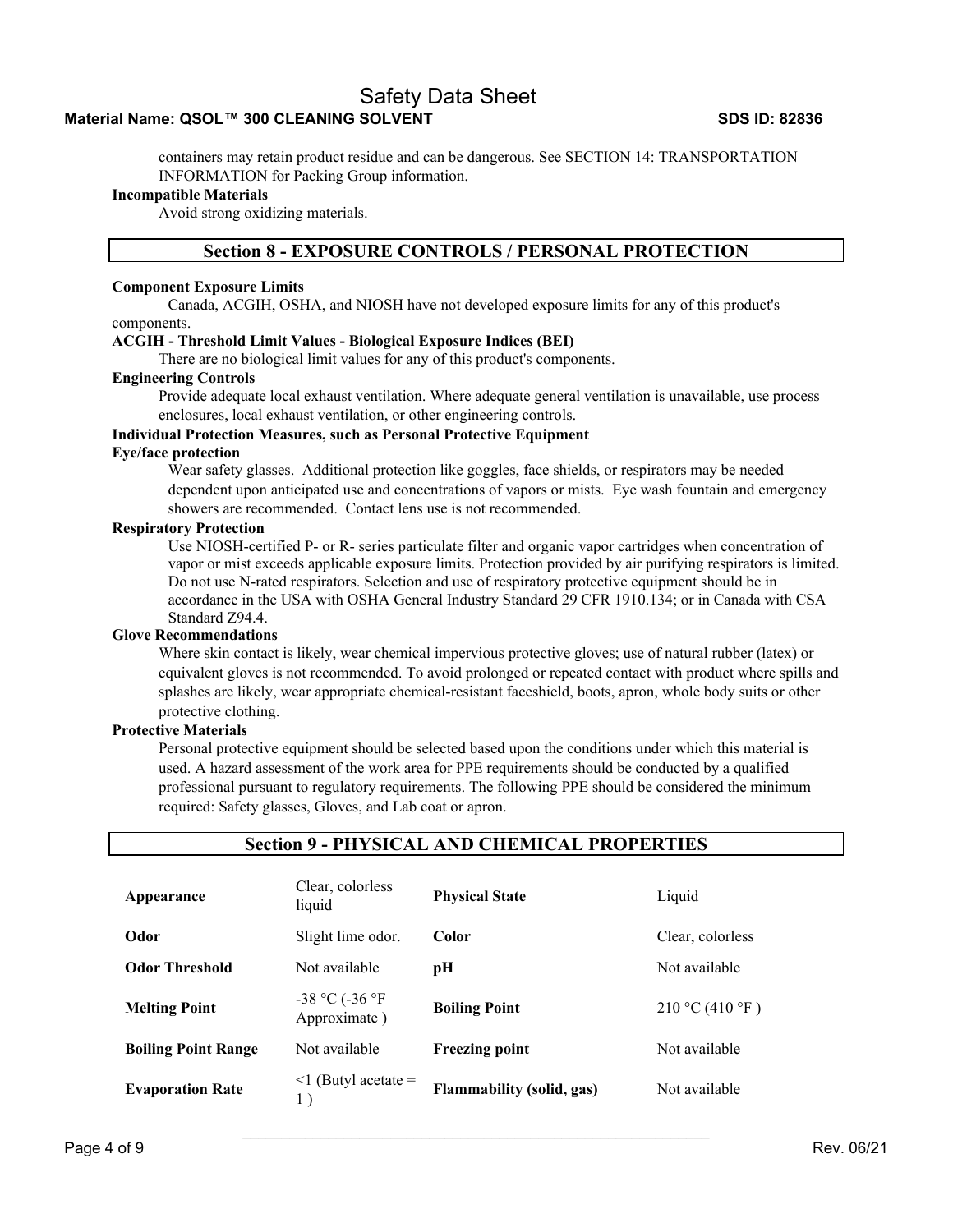| <b>Autoignition</b><br>Temperature                                   | Not available                                                        | <b>Flash Point</b>                                                                                                                                                                                                                                                                                                                                                                                                                                                                                                                                                                                                                                                                                                                                                                                                                                                                                                               | 77 °C (170 °F Approximate)               |  |  |  |  |  |
|----------------------------------------------------------------------|----------------------------------------------------------------------|----------------------------------------------------------------------------------------------------------------------------------------------------------------------------------------------------------------------------------------------------------------------------------------------------------------------------------------------------------------------------------------------------------------------------------------------------------------------------------------------------------------------------------------------------------------------------------------------------------------------------------------------------------------------------------------------------------------------------------------------------------------------------------------------------------------------------------------------------------------------------------------------------------------------------------|------------------------------------------|--|--|--|--|--|
| <b>Lower Explosive Limit</b>                                         | Not available                                                        | <b>Decomposition temperature</b>                                                                                                                                                                                                                                                                                                                                                                                                                                                                                                                                                                                                                                                                                                                                                                                                                                                                                                 | Not available                            |  |  |  |  |  |
| <b>Upper Explosive Limit</b>                                         | Not available                                                        | <b>Vapor Pressure</b>                                                                                                                                                                                                                                                                                                                                                                                                                                                                                                                                                                                                                                                                                                                                                                                                                                                                                                            | 0.1 mmHg @ 68 °F (20 °C)<br>Approximate) |  |  |  |  |  |
| Vapor Density (air=1)                                                | Not available                                                        | <b>Specific Gravity (water=1)</b>                                                                                                                                                                                                                                                                                                                                                                                                                                                                                                                                                                                                                                                                                                                                                                                                                                                                                                | $0.95$ (Water = 1)                       |  |  |  |  |  |
| <b>Water Solubility</b>                                              | (Insoluble)                                                          | <b>Partition coefficient: n-</b><br>octanol/water                                                                                                                                                                                                                                                                                                                                                                                                                                                                                                                                                                                                                                                                                                                                                                                                                                                                                | Not available                            |  |  |  |  |  |
| <b>Viscosity</b>                                                     | Not available                                                        | <b>Kinematic viscosity</b>                                                                                                                                                                                                                                                                                                                                                                                                                                                                                                                                                                                                                                                                                                                                                                                                                                                                                                       | Not available                            |  |  |  |  |  |
| <b>Solubility (Other)</b>                                            | Not available                                                        | <b>Density</b>                                                                                                                                                                                                                                                                                                                                                                                                                                                                                                                                                                                                                                                                                                                                                                                                                                                                                                                   | $7.9$ lb/gal (US)                        |  |  |  |  |  |
| <b>Volatile Organic</b><br><b>Compounds (As</b><br><b>Regulated)</b> | of branched, cyclic, or linear complement methylated siloxane (VMS). | 100 WT %; 7.9 LB/US gal; 950 g/L As per 40 CFR Part 51.100(s)<br>Vapor Pressure @ $20^{\circ}C = 0.1$ mm Hg; Non-photochemically reactive<br>QSOL 300™ Cleaning Solvent consists of cyclic completely methylated siloxanes that<br>do not participate in atmospheric photochemical reactions, and are therefore exempted<br>from the definition of a regulated VOC (Volatile Organic Compound) under Federal<br>and state regulations. This product has been certified as a Clean Air Solvent, having<br>passed a chemical analysis performed by California's South Coast Air Quality<br>Management District (SCAQMD) Laboratory. It complies with the Volatile Organics<br>(VOC) requirement of 1171 - Solvent Cleaning Operations. The product complies<br>with the exempted solvent requirements of the Bay Area Air Quality Management<br>District (BAAQMD) Regulation 8, Rule 16, because the cleaning solution is composed |                                          |  |  |  |  |  |

## **Section 10 - STABILITY AND REACTIVITY**

#### **Reactivity**

No reactivity hazard is expected.

#### **Chemical Stability**

Stable under normal temperatures and pressures.

### **Possibility of Hazardous Reactions**

Will not polymerize under normal temperature and pressure conditions.

### **Conditions to Avoid**

Heat, sparks, or flame and incompatible materials.

#### **Incompatible Materials**

Avoid strong oxidizing materials.

### **Hazardous decomposition products**

None under normal temperatures and pressures. See also SECTION 5: HAZARDOUS COMBUSTION PRODUCTS.

## **Section 11 - TOXICOLOGICAL INFORMATION**

#### **Information on Likely Routes of Exposure**

#### **Inhalation**

This product contains a siloxane compound which may generate formaldehyde vapors when exposed to temperatures exceeding 302°F in the presence of air. Formaldehyde is a known cancer hazard, causes irritation and sensitization to the respiratory system, causes throat irritation, and is extremely toxic.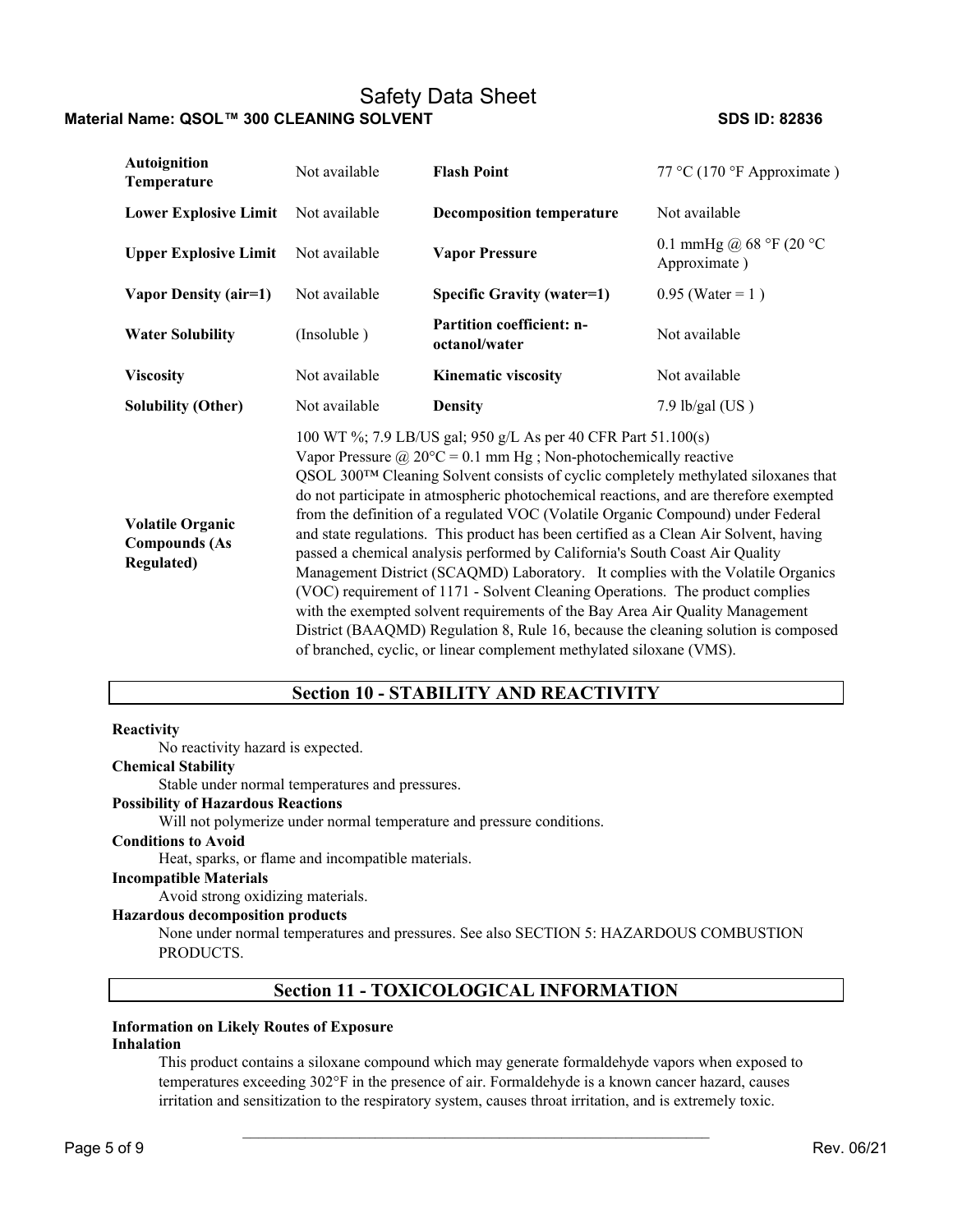## **Material Name: QSOL™ 300 CLEANING SOLVENT SDS ID: 82836**

#### **Skin Contact**

No information on significant adverse effects.

**Eye Contact** 

No information on significant adverse effects.

#### **Ingestion**

No information on significant adverse effects.

## **Acute and Chronic Toxicity**

#### **Component Analysis - LD50/LC50**

The components of this material have been reviewed in various sources and the following selected endpoints are published:

#### **Decamethylcyclopentasiloxane (541-02-6)**

Oral LD50 Rat >24134 mg/kg

#### **Cyclosiloxanes, dimethyl- (69430-24-6)**

Oral LD50 Rat >16 mL/kg ; Dermal LD50 Rabbit >16 mL/kg

#### **Product Toxicity Data**

**Acute Toxicity Estimate** 

Oral  $\vert\vert$  > 2000 mg/kg

#### **Immediate Effects**

No information on significant adverse effects.

#### **Delayed Effects**

May cause lung damage.

#### **Irritation/Corrosivity Data**

May cause irritation of the skin and eyes. May cause respiratory tract irritation.

### **Respiratory Sensitization**

No information available for the product.

#### **Dermal Sensitization**

No information available for the product.

#### **Component Carcinogenicity**

None of this product's components are listed by ACGIH, IARC, NTP, DFG or OSHA.

This product contains a siloxane compound which may generate formaldehyde vapors when exposed to temperatures exceeding 302°F in the presence of air. Formaldehyde is a known carcinogen.

#### **Germ Cell Mutagenicity**

Based on best current information, there is no known mutagenicity associated with this product.

#### **Tumorigenic Data**

Based on best current information, there is no known teratogenicity associated with this product.

#### **Reproductive Toxicity**

Based on best current information, there is no known reproductive toxicity associated with this product.

 $\mathcal{L}_\text{max}$  and the contract of the contract of the contract of the contract of the contract of the contract of

## **Specific Target Organ Toxicity - Single Exposure**

No information on significant adverse effects.

#### **Specific Target Organ Toxicity - Repeated Exposure**

#### Lung damage.

#### **Aspiration hazard**

No information available for the product.

#### **Medical Conditions Aggravated by Exposure**

Medical conditions may include respiratory disorders.

#### **Additional Data**

No additional information is available.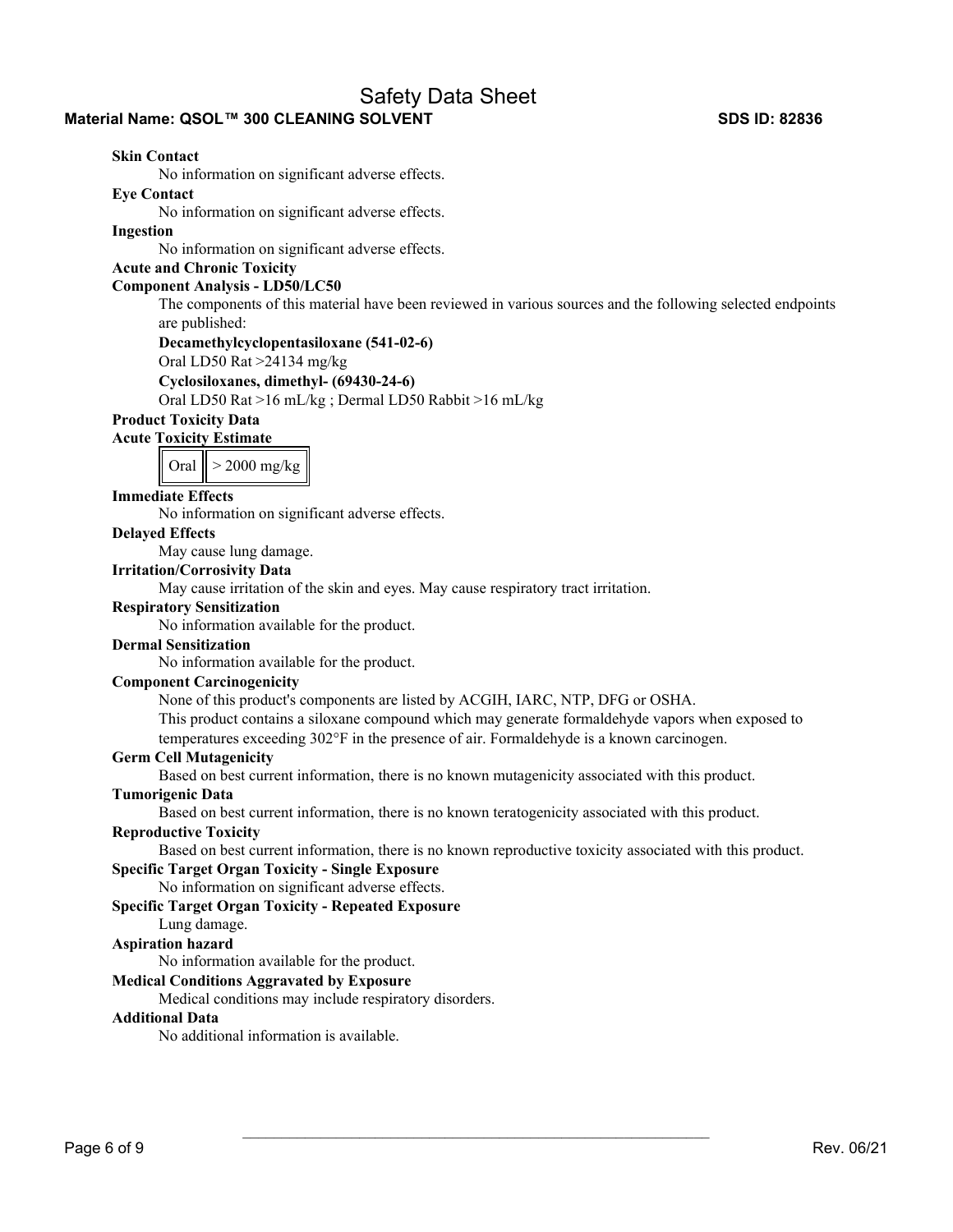## **Section 12 - ECOLOGICAL INFORMATION**

#### **Ecotoxicity**

According to the California Code of Regulations, a toxicity to aquatic life is determined using an acute 96 hour bioassay. A material is non-hazardous if the LC50 is  $>500$  mg/L. This product passed the bioassay and is considered non-hazardous.

#### **Component Analysis - Aquatic Toxicity**

No LOLI ecotoxicity data are available for this product's components.

#### **Persistence and Degradability**

This product is not expected to persist in the environment.

#### **Bioaccumulative Potential**

This material is believed not to bioaccumulate.

#### **Mobility**

Expected to have high mobility in soil.

## **Section 13 - DISPOSAL CONSIDERATIONS**

#### **Disposal Methods**

Dispose of in accordance with all applicable federal, state and local regulations. Regulations may also apply to empty containers. The responsibility for proper waste disposal lies with the owner of the waste. Contact Safety-Kleen regarding proper recycling or disposal.

## **Section 14 - TRANSPORT INFORMATION**

#### **US DOT Information:**

## **DOT** Non-Bulk Packages (less than or equal to 119 gallons) Shipping Name: Cleaning compounds (decamethylcyclopentasiloxane)(Not US DOT Regulated) **Bulk Packages Shipping Name:** COMBUSTIBLE LIQUID, N.O.S. , ( Contains: Decamethylcyclopentasiloxane ) **Hazard Class:** Combustible liquid **UN/NA #:** NA1993

**Packing Group:** III **Required Label(s):** Combustible liquid

**IATA Information:** Not regulated for transport. **IMDG Information:** Not regulated for transport **TDG Information:** Not regulated for transport.

#### **International Bulk Chemical Code**

This material does not contain any chemicals required by the IBC Code to be identified as dangerous chemicals in bulk.

## **Section 15 - REGULATORY INFORMATION**

 $\mathcal{L}_\text{max}$  and the contract of the contract of the contract of the contract of the contract of the contract of

#### **Canada Regulations**

#### **CEPA - Priority Substances List**

None of this product's components are on the list.

#### **Ozone Depleting Substances**

None of this product's components are on the list.

## **Council of Ministers of the Environment - Soil Quality Guidelines**

None of this product's components are on the list.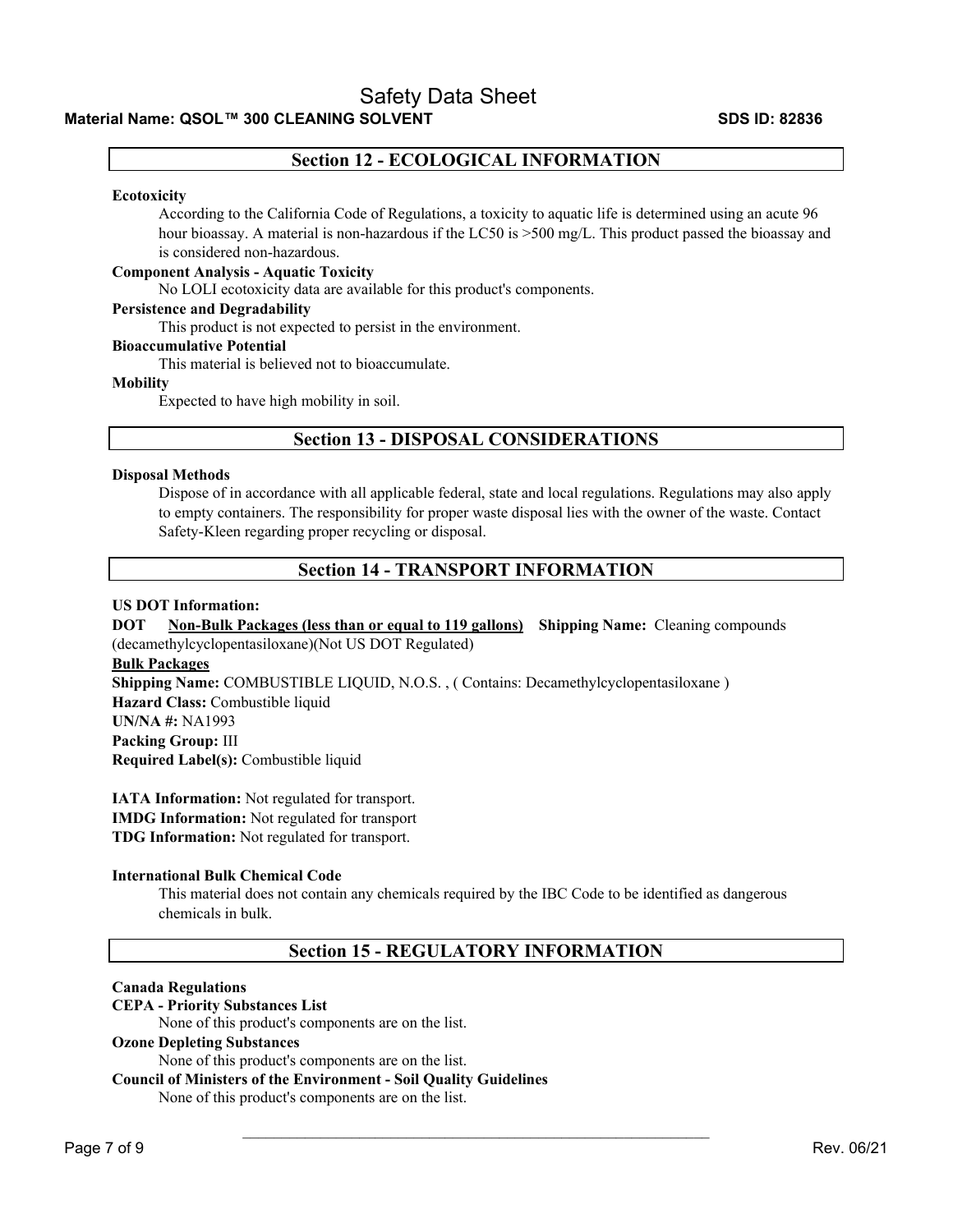## **Material Name: QSOL™ 300 CLEANING SOLVENT SDS ID: 82836**

#### **Council of Ministers of the Environment - Water Quality Guidelines**

None of this product's components are on the list.

#### **U.S. Federal Regulations**

None of this product's components are listed under SARA Sections 302/304 (40 CFR 355 Appendix A), SARA Section 313 (40 CFR 372.65), CERCLA (40 CFR 302.4), TSCA 12(b), or require an OSHA process safety plan.

# **SARA Section 311/312 (40 CFR 370 Subparts B and C) reporting categories:**

Flammable; Specific Target Organ Toxicity

**California Safe Drinking Water and Toxic Enforcement Act (Proposition 65)** 

Not listed under California Proposition 65.

#### **Component Analysis - Inventory**

#### **Decamethylcyclopentasiloxane (541-02-6)**

| US <sup>-</sup>     | CA                       | $AU$ $CN$ |  |  | EU             |                        | $JP -$<br><b>ENCS</b> | JP - ISHL  |            | KR KECI-<br>Annex 1 | <b>KR KECI-</b><br>Annex 2 |
|---------------------|--------------------------|-----------|--|--|----------------|------------------------|-----------------------|------------|------------|---------------------|----------------------------|
| <b>Yes</b>          | DSL    Yes    Yes    EIN |           |  |  |                |                        | Yes                   | Yes        |            | Yes                 | N <sub>0</sub>             |
| <b>KR-REACH CCA</b> |                          |           |  |  | $MX$ NZ        | $\mathsf{P}\mathsf{H}$ | TH-<br><b>TECI</b>    | TW         | VN (Draft) |                     |                            |
| N <sub>o</sub>      |                          |           |  |  | $Yes \mid Yes$ | <b>Yes</b>             | Yes                   | <b>Yes</b> | Yes        |                     |                            |

#### **Cyclosiloxanes, dimethyl- (69430-24-6)**

| $\parallel$ US | <b>CA</b>                                                      | $AU$ CN |         |  | <b>EU</b> |                | $JP -$<br><b>ENCS</b> | JP - ISHL |            | KR KECI-<br>Annex 1 | KR KECI-<br>Annex 2 |
|----------------|----------------------------------------------------------------|---------|---------|--|-----------|----------------|-----------------------|-----------|------------|---------------------|---------------------|
| Yes            | $\parallel$ DSL $\parallel$ Yes $\parallel$ Yes $\parallel$ No |         |         |  |           |                | Yes.                  | Yes       |            | Yes                 | No                  |
| KR - REACH CCA |                                                                |         |         |  | $MX$ $NZ$ | $\parallel$ PH | TH-<br><b>TECI</b>    | TW        | VN (Draft) |                     |                     |
| N <sub>o</sub> |                                                                |         | Yes∣Yes |  |           | Yes            | No.                   | Yes I     | l Yes      |                     |                     |

#### **Section 16 - OTHER INFORMATION**

#### **NFPA Ratings**

Health: 1 Fire: 2 Instability: 0

Hazard Scale:  $0 =$  Minimal  $1 =$  Slight  $2 =$  Moderate  $3 =$  Serious  $4 =$  Severe

#### **Summary of Changes**

9/22/21: Section 9.

#### **Key / Legend**

ACGIH - American Conference of Governmental Industrial Hygienists; ADR - European Road Transport; AU - Australia; BOD - Biochemical Oxygen Demand; C - Celsius; CA - Canada; CA/MA/MN/NJ/PA - California/Massachusetts/Minnesota/New Jersey/Pennsylvania\*; CAS - Chemical Abstracts Service; CERCLA - Comprehensive Environmental Response, Compensation, and Liability Act; CFR - Code of Federal Regulations (US); CLP - Classification, Labelling, and Packaging; CN - China; CPR - Controlled Products Regulations; DFG - Deutsche Forschungsgemeinschaft; DOT - Department of Transportation; DSD - Dangerous Substance Directive; DSL - Domestic Substances List; EC – European Commission; EEC - European Economic Community; EIN - European Inventory of (Existing Commercial Chemical Substances);